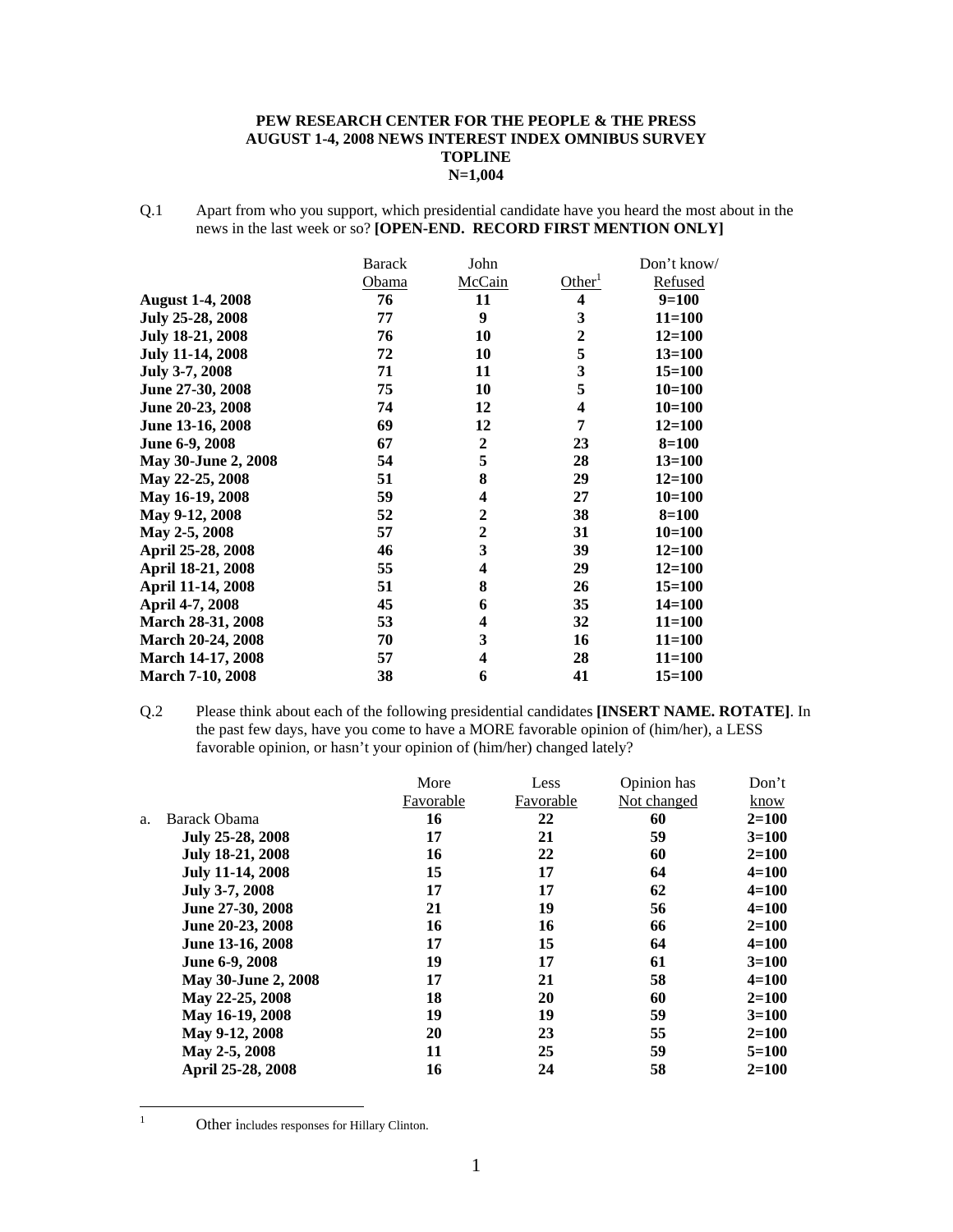| Yw contribution          |           |           |             |             |
|--------------------------|-----------|-----------|-------------|-------------|
|                          | More      | Less      | Opinion has | Don't       |
|                          | Favorable | Favorable | Not change  | <u>know</u> |
| April 18-21, 2008        | 18        | 24        | 54          | $4 = 100$   |
| March 28-31, 2008        | 18        | 27        | 52          | $3=100$     |
| March 20-24, 2008        | 22        | 30        | 46          | $2=100$     |
| b.<br>John McCain        | 18        | 23        | 57          | $2=100$     |
| July 25-28, 2008         | 16        | 19        | 62          | $3=100$     |
| <b>July 18-21, 2008</b>  | 17        | 15        | 65          | $3=100$     |
| July 11-14, 2008         | 14        | 15        | 66          | $5 = 100$   |
| July 3-7, 2008           | 15        | 16        | 64          | $5=100$     |
| June 27-30, 2008         | 17        | 21        | 58          | $4 = 100$   |
| June 20-23, 2008         | 15        | 18        | 65          | $2=100$     |
| June 13-16, 2008         | 13        | 18        | 66          | $3 = 100$   |
| June 6-9, 2008           | 14        | 15        | 65          | $6 = 100$   |
| May 30-June 2, 2008      | 11        | 20        | 64          | $5=100$     |
| May 22-25, 2008          | 15        | 18        | 63          | $4 = 100$   |
| May 16-19, 2008          | 14        | 21        | 62          | $3=100$     |
| May 9-12, 2008           | 12        | 18        | 67          | $3 = 100$   |
| May 2-5, 2008            | 10        | 13        | 71          | $6 = 100$   |
| April 25-28, 2008        | 14        | 16        | 65          | $5=100$     |
| April 18-21, 2008        | 18        | 15        | 61          | $6 = 100$   |
| March 28-31, 2008        | 18        | 20        | 57          | $5=100$     |
| <b>March 20-24, 2008</b> | 18        | 18        | 61          | $3=100$     |

Q.3 As I read a list of some stories covered by news organizations this past week, please tell me if you happened to follow each news story very closely, fairly closely, not too closely, or not at all closely. First, **[INSERT ITEM; RANDOMIZE ITEMS] [IF NECESSARY** "Did you follow **[ITEM]** very closely, fairly closely, not too closely or not at all closely?"**]** 

|    |                                         | Very    | Fairly  | Not too | Not at all | DK/       |
|----|-----------------------------------------|---------|---------|---------|------------|-----------|
|    |                                         | Closely | Closely | Closely | Closely    | Refused   |
| a. | Reports about the condition of the U.S. |         |         |         |            |           |
|    | economy                                 | 47      | 34      | 11      | 8          | $0=100$   |
|    | July 25-28, 2008                        | 46      | 32      | 10      | 12         | $* = 100$ |
|    | July 18-21, 2008                        | 45      | 33      | 13      | 9          | $* = 100$ |
|    | <b>July 11-14, 2008</b>                 | 44      | 33      | 12      | 10         | $1 = 100$ |
|    | June 27-30, 2008                        | 49      | 31      | 12      | 7          | $1 = 100$ |
|    | June 13-16, 2008                        | 42      | 33      | 14      | 11         | $* = 100$ |
|    | May 9-12, 2008                          | 45      | 31      | 13      | 11         | $* = 100$ |
|    | May 2-5, 2008                           | 43      | 31      | 15      | 10         | $1 = 100$ |
|    | April 18-21, 2008                       | 41      | 35      | 13      | 10         | $1 = 100$ |
|    | April 4-7, 2008                         | 39      | 37      | 12      | 12         | $* = 100$ |
|    | March 28-31, 2008                       | 42      | 36      | 14      | 8          | $* = 100$ |
|    | March 20-24, 2008                       | 45      | 33      | 13      | 9          | $* = 100$ |
|    | February 29-March 3, 2008               | 38      | 35      | 15      | 11         | $1 = 100$ |
|    | <b>February 15-18, 2008</b>             | 37      | 36      | 11      | 16         | $8 = 100$ |
|    | <b>February 1-4, 2008</b>               | 40      | 37      | 14      | 8          | $1 = 100$ |
|    | <b>January 18-21, 2008</b>              | 42      | 31      | 16      | 11         | $* = 100$ |
|    | <b>January 11-14, 2008</b>              | 36      | 32      | 15      | 16         | $1 = 100$ |
|    | <b>November 2-5, 2007</b>               | 27      | 37      | 16      | 19         | $1 = 100$ |
|    | October 19-22, 2007                     | 25      | 34      | 20      | 21         | $* = 100$ |
|    | <b>August 10-13, 2007</b>               | 28      | 36      | 18      | 18         | $* = 100$ |
|    | Mid-November, 2006                      | 31      | 40      | 17      | 11         | $1 = 100$ |
|    | December, 2005                          | 35      | 35      | 18      | 11         | $1 = 100$ |
|    | Early November, 2005                    | 35      | 39      | 17      | 9          | $* = 100$ |
|    |                                         |         |         |         |            |           |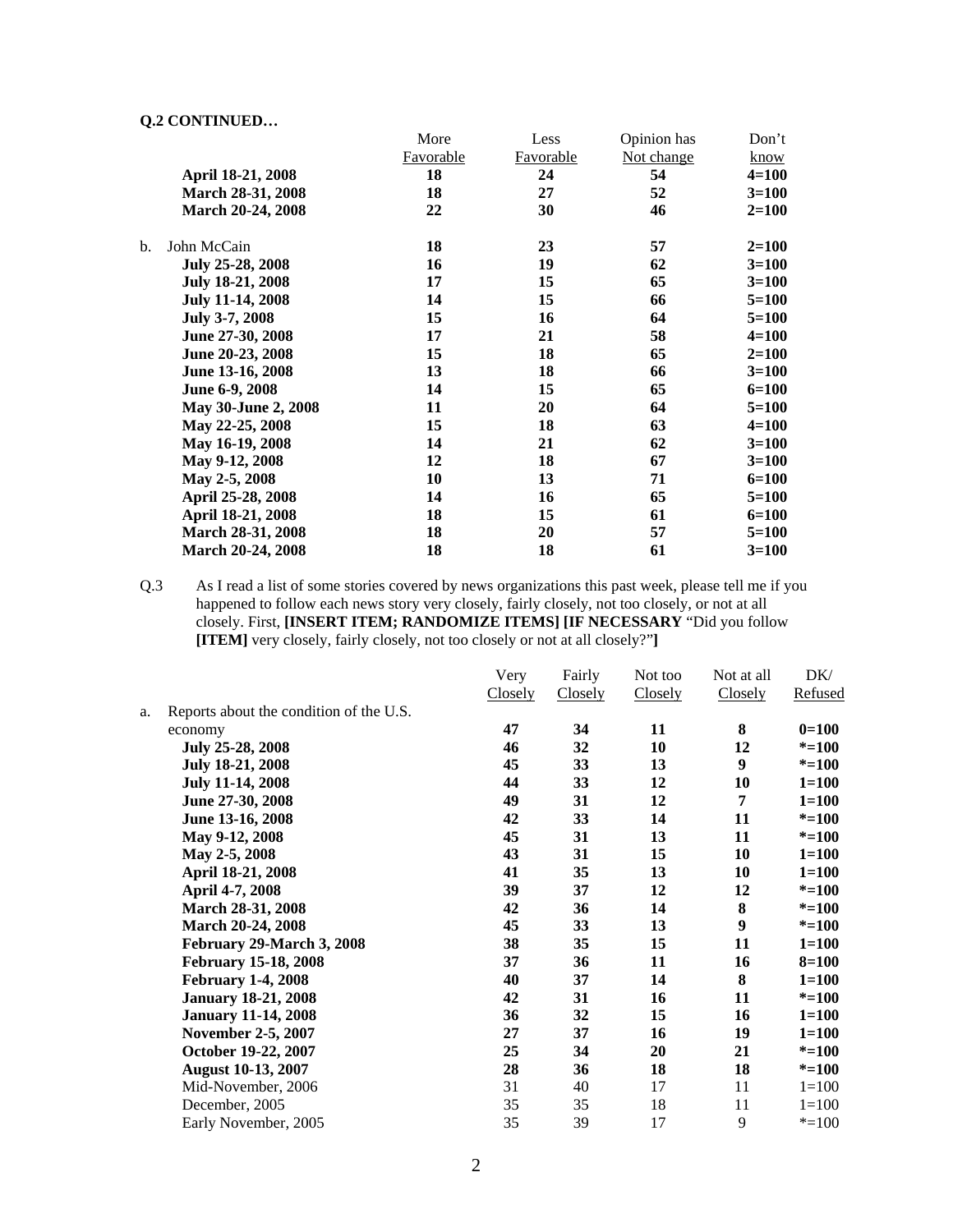|    |                                          | Very<br>Closely | Fairly<br>Closely | Not too<br>Closely | Not at all<br>Closely   | DK/<br>Refused |
|----|------------------------------------------|-----------------|-------------------|--------------------|-------------------------|----------------|
|    | Mid-May, 2005                            | 30              | 39                | 19                 | 11                      | $1 = 100$      |
|    | January, 2005                            | 35              | 41                | 17                 | $\boldsymbol{7}$        | $* = 100$      |
|    | Mid-October, 2004                        | 30              | 43                | 16                 | $10\,$                  | $1 = 100$      |
|    | Early September, 2004                    | 39              | 34                | 15                 | 11                      | $1 = 100$      |
|    | Mid-January, 2004                        | 37              | 41                | 15                 | $\boldsymbol{7}$        | $* = 100$      |
|    | December, 2003                           | 35              | 38                | 14                 | 11                      | $2=100$        |
|    | November, 2003                           | 40              | 34                | 15                 | 10                      | $1 = 100$      |
|    | October, 2003                            | 32              | 39                | 16                 | 12                      | $1 = 100$      |
|    | September, 2003                          | 39              | 30                | 18                 | 12                      | $1 = 100$      |
|    | March, 2003                              | 40              | 35                | 16                 | $8\,$                   | $1 = 100$      |
|    | February, 2003                           | 42              | 33                | 15                 | $10\,$                  | $* = 100$      |
|    | January, 2003                            | 40              | 35                | 13                 | 11                      | $1 = 100$      |
|    | December, 2002                           | 38              | 34                | 17                 | $10\,$                  | $1 = 100$      |
|    | February, 2002                           | 35              | 40                | 15                 | 9                       | $1 = 100$      |
|    | January, 2002                            | 30              | 44                | 16                 | $\mathbf{9}$            | $1 = 100$      |
|    | December, 2001                           | 37              | 40                | 13                 | $\bf 8$                 | $2=100$        |
|    | Mid-November, 2001                       | 41              | 36                | 15                 | $\tau$                  | $1 = 100$      |
|    | June, 2001                               | 24              | 41                | 18                 | 16                      | $1 = 100$      |
|    | May, 2001                                | 34              | 36                | 15                 | 15                      | $0=100$        |
|    | April, 2001                              | 36              | 34                | 16                 | 13                      | $1=100$        |
|    | February, 2001                           | 30              | 39                | 18                 | 12                      | $1 = 100$      |
|    | January, 2001                            | 32              | 38                | 17                 | 11                      | $2=100$        |
|    | June, 1995                               | 26              | 41                | 22                 | 11                      | $* = 100$      |
|    | March, 1995                              | 27              | 45                | 19                 | 9                       | $* = 100$      |
|    | February, 1995                           | 23              | 41                | 22                 | 13                      | $1 = 100$      |
|    | December, 1994                           | 28              | 43                | 20                 | 9                       | $* = 100$      |
|    | October, 1994                            | 27              | 40                | 20                 | 12                      | $1 = 100$      |
|    | June, 1994                               | 25              | 42                | 23                 | 10                      | $* = 100$      |
|    | May, 1994                                | 33              | 40                | 16                 | $10\,$                  | $1 = 100$      |
|    | January, 1994                            | 34              | 39                | 16                 | 10                      | $1 = 100$      |
|    | Early January, 1994                      | 36              | 44                | 13                 | $\boldsymbol{7}$        | $* = 100$      |
|    | December, 1993                           | 35              | 41                | 15                 | $\,8\,$                 | $1 = 100$      |
|    | October, 1993                            | 33              | 38                | 20                 | 9                       | $* = 100$      |
|    | September, 1993                          | 37              | 40                | 14                 | $8\,$                   | $1 = 100$      |
|    | Early September, 1993                    | 39              | 39                | 14                 | 9                       | $* = 100$      |
|    | August, 1993                             | 41              | 36                | 14                 | 9                       | $* = 100$      |
|    |                                          | 37              | 38                | 18                 | 6                       | $1 = 100$      |
|    | May, 1993<br>February, 1993              | 49              | 36                | 10                 | $\mathfrak s$           | $* = 100$      |
|    | January, 1993                            | 42              | 39                | 12                 | $\boldsymbol{7}$        | $* = 100$      |
|    | September, 1992                          | 43              | 37                | 13                 | 6                       | $1 = 100$      |
|    | May, 1992                                | 39              | 39                | 15                 | 6                       | $1 = 100$      |
|    | March, 1992                              | 47              | 38                | 11                 | $\overline{\mathbf{4}}$ | $* = 100$      |
|    | February, 1992                           | 47              | 37                | 10                 | $\sqrt{6}$              | $* = 100$      |
|    | January, 1992                            | 44              | 40                | 11                 | $\mathfrak s$           | $* = 100$      |
|    |                                          |                 |                   |                    | 9                       |                |
|    | October, 1991                            | 36              | 38                | 16                 |                         | $1 = 100$      |
| b. | The current situation and events in Iraq | 27              | 40                | 23                 | 10                      | $* = 100$      |
|    | July 25-28, 2008                         | 28              | 33                | 22                 | 17                      | $* = 100$      |
|    | July 18-21, 2008                         | 33              | 35                | 20                 | 12                      | $* = 100$      |
|    | <b>July 11-14, 2008</b>                  | 24              | 35                | 24                 | 16                      | $1 = 100$      |
|    | July 3-7, 2008                           | 25              | 35                | 25                 | 15                      | $* = 100$      |
|    | June 20-23, 2008                         | 25              | 36                | 24                 | 15                      | $* = 100$      |
|    | May 9-12, 2008                           | 29              | 35                | 21                 | 14                      | $1 = 100$      |
|    | May 2-5, 2008                            | 26              | 35                | 25                 | 13                      | $1 = 100$      |
|    |                                          |                 |                   |                    |                         |                |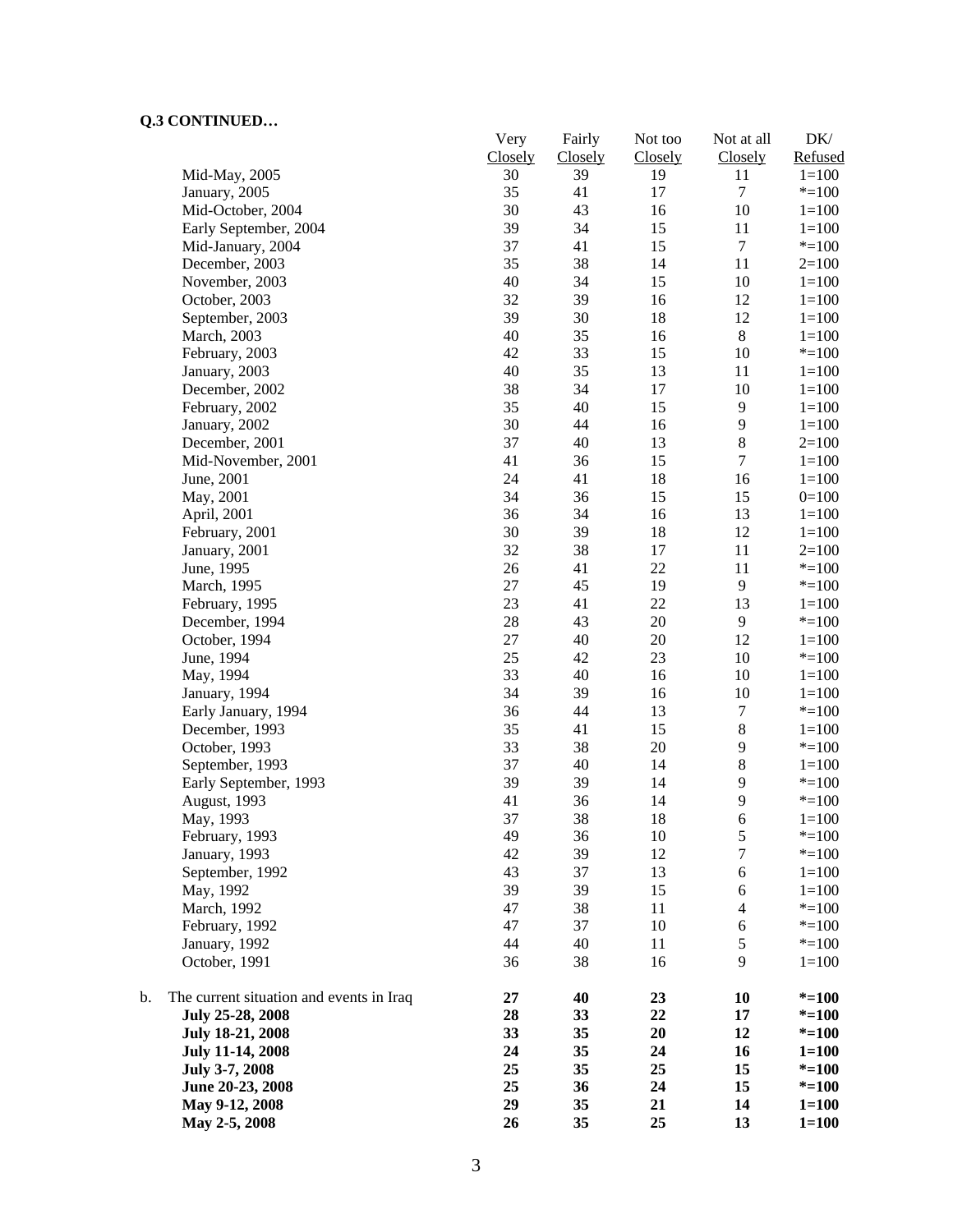|                                      | Very           | Fairly         | Not too | Not at all | DK/       |
|--------------------------------------|----------------|----------------|---------|------------|-----------|
|                                      | <b>Closely</b> | <b>Closely</b> | Closely | Closely    | Refused   |
| April 25-28, 2008                    | 29             | 35             | 23      | 12         | $1 = 100$ |
| April 18-21, 2008                    | 29             | 39             | 20      | 11         | $1 = 100$ |
| April 11-14, 2008                    | 25             | 39             | 20      | 15         | $1 = 100$ |
| April 4-7, 2008                      | 25             | 37             | 23      | 15         | $* = 100$ |
| March 28-31, 2008                    | 29             | 40             | 19      | 11         | $1 = 100$ |
| <b>March 20-24, 2008</b>             | 30             | 38             | 19      | 13         | $* = 100$ |
| <b>March 14-17, 2008</b>             | 29             | 38             | 23      | 10         | $* = 100$ |
| <b>March 7-10, 2008</b>              | 28             | 39             | 18      | 15         | $* = 100$ |
| February 29-March 3, 2008            | 28             | 40             | 19      | 13         | $* = 100$ |
| <b>February 8-11, 2008</b>           | 24             | 35             | 25      | 16         | $* = 100$ |
| <b>February 1-4, 2008</b>            | 28             | 39             | 22      | 11         | $* = 100$ |
| <b>January 25-28, 2008</b>           | 23             | 35             | 26      | 16         | $* = 100$ |
| <b>January 18-21, 2008</b>           | 31             | 33             | 20      | 15         | $1 = 100$ |
| <b>January 11-14, 2008</b>           | 25             | 38             | 21      | 16         | $* = 100$ |
| <b>January 4-7, 2008</b>             | 27             | 38             | 20      | 15         | $* = 100$ |
| December 14-17, 2007                 | 26             | 32             | 24      | 18         | $* = 100$ |
| December 7-10, 2007                  | 28             | 37             | 21      | 14         | $* = 100$ |
| November 23-26, 2007                 | 25             | 37             | 21      | 16         | $1 = 100$ |
| November 16-19, 2007                 | 31             | 37             | 19      | 12         | $1 = 100$ |
| <b>November 9-12, 2007</b>           | 29             | 38             | 19      | 13         | $1 = 100$ |
| <b>November 2-5, 2007</b>            | 31             | 35             | 18      | 15         | $1 = 100$ |
| October 26-29, 2007                  | 28             | 37             | 21      | 13         | $1 = 100$ |
| October 19-22, 2007                  | 28             | 37             | 20      | 15         | $* = 100$ |
| October 12-15, 2007                  | 26             | 36             | 18      | 19         | $1 = 100$ |
| October 5-8, 2007                    | 29             | 33             | 22      | 16         | $* = 100$ |
| September 28 – October 1, 2007       | 30             | 41             | 18      | 11         | $* = 100$ |
| September 21-24, 2007                | 32             | 38             | 17      | 13         | $* = 100$ |
| September 14-17, 2007                | 31             | 36             | 18      | 15         | $0=100$   |
| September 7-10, 2007                 | 32             | 34             | 20      | 14         | $* = 100$ |
| <b>August 30 – September 2, 2007</b> | 31             | 34             | 18      | 16         | $1 = 100$ |
| <b>August 24-27, 2007</b>            | 34             | 36             | 18      | 12         | $* = 100$ |
| <b>August 17-20, 2007</b>            | 33             | 34             | 18      | 15         | $* = 100$ |
| <b>August 10-13, 2007</b>            | 36             | 37             | 14      | 13         | $* = 100$ |
| <b>August 3-6, 2007</b>              | 29             | 40             | 19      | 12         | $* = 100$ |
| July 27-30, 2007                     | 28             | 36             | 19      | 16         | $1 = 100$ |
| July 20-23, 2007                     | 28             | 34             | 21      | 16         | $1 = 100$ |
| July 13-16, 2007                     | 25             | 41             | 17      | 16         | $1 = 100$ |
| July 6-9, 2007                       | 36             | 34             | 18      | 12         | $* = 100$ |
| June 29-July 2, 2007                 | 32             | 35             | 19      | 13         | $1 = 100$ |
| June 22-25, 2007                     | 30             | 36             | 18      | 15         | $1 = 100$ |
| June 15-18, 2007                     | 30             | 37             | 20      | 13         | $* = 100$ |
| June 8-11, 2007                      | 32             | 38             | 15      | 14         | $1 = 100$ |
| June 1-4, 2007                       | 30             | 36             | 20      | 13         | $1 = 100$ |
| May 24-27, 2007                      | 33             | 36             | 18      | 12         | $1 = 100$ |
| May 18-21, 2007                      | 36             | 34             | 15      | 14         | $1 = 100$ |
| May 11-14, 2007                      | 30             | 34             | 18      | 17         | $1 = 100$ |
| May 4-7, 2007                        | 38             | 37             | 15      | 10         | $* = 100$ |
| April 27-30, 2007                    | 27             | 35             | 21      | 16         | $1=100$   |
| April 20-23, 2007                    | 28             | 35             | 22      | 15         | $* = 100$ |
| April 12-16, 2007                    | 34             | 33             | 20      | 13         | $* = 100$ |
| April 5-9, 2007                      | 33             | 39             | 16      | 11         | $1 = 100$ |
| <b>March 30-April 2, 2007</b>        | 34             | 37             | 16      | 13         | $* = 100$ |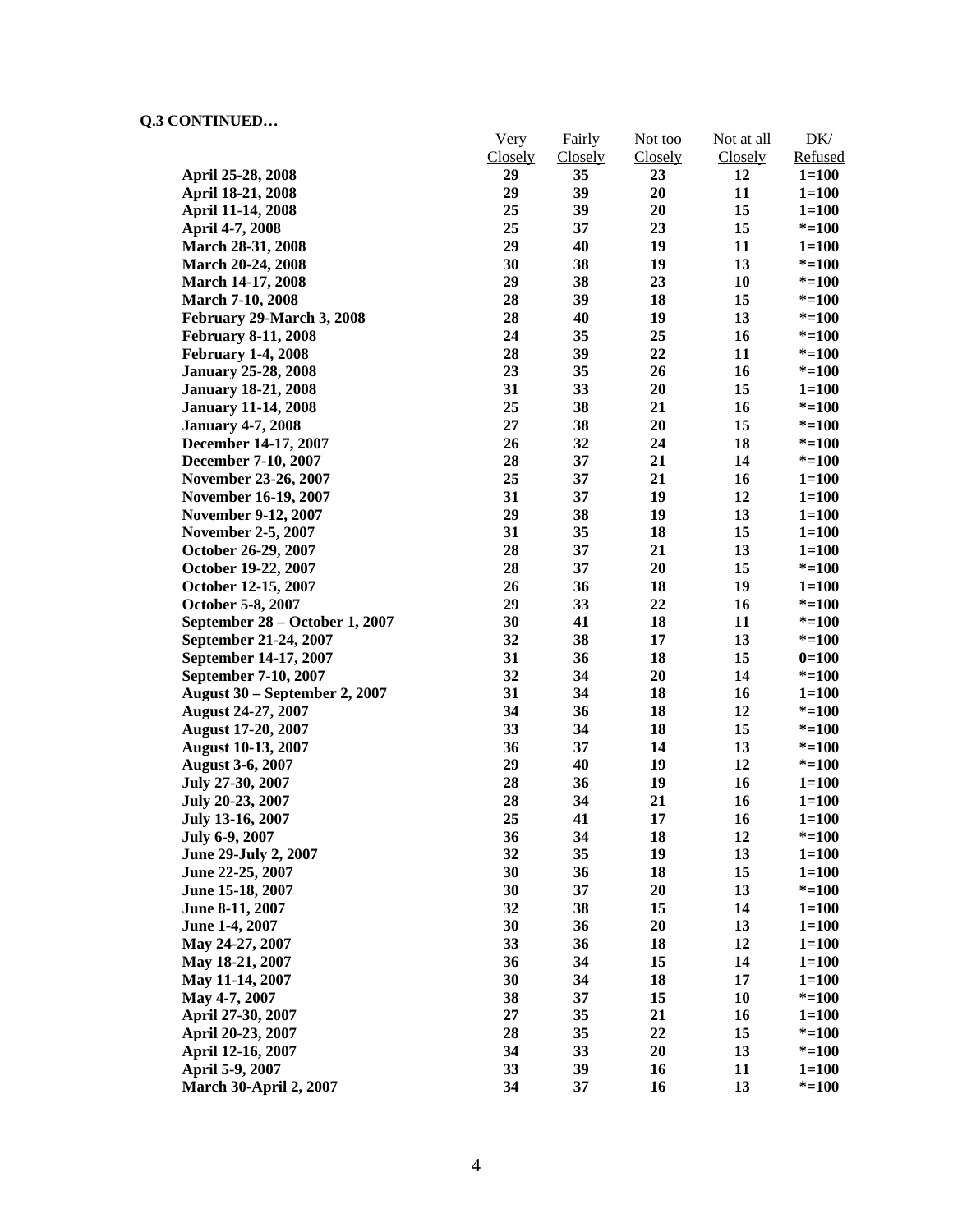|                                              | Very     | Fairly         | Not too        | Not at all               | DK/                    |
|----------------------------------------------|----------|----------------|----------------|--------------------------|------------------------|
|                                              | Closely  | <b>Closely</b> | <b>Closely</b> | <b>Closely</b><br>12     | Refused                |
| March 23-March 26, 2007 <sup>2</sup>         | 31<br>34 | 38<br>34       | 18<br>17       | 15                       | $1 = 100$<br>$* = 100$ |
| March 16-19, 2007<br>March 9-12, 2007        | 34       | 37             | 16             | 13                       | $* = 100$              |
| March 2-5, 2007                              | 37       | 37             | 16             | $\boldsymbol{9}$         | $1 = 100$              |
|                                              | 36       | 36             | 15             | 13                       | $* = 100$              |
| February 23-26, 2007<br>February 16-19, 2007 | 30       | 36             | 19             | 14                       | $1 = 100$              |
| <b>February 9-12, 2007</b>                   | 37       | 34             | 18             | 11                       | $* = 100$              |
| <b>February 2-5, 2007</b>                    | 38       | 38             | 17             | $\overline{7}$           | $* = 100$              |
| <b>January 26-29, 2007</b>                   | 36       | 38             | 15             | 11                       | $* = 100$              |
| <b>January 19-22, 2007</b>                   | 37       | 34             | 18             | 10                       | $1 = 100$              |
| <b>January 12-15, 2007</b>                   | 38       | 36             | 17             | ${\bf 8}$                | $1 = 100$              |
| January, 2007                                | 46       | 40             | 8              | $\mathfrak s$            | $1 = 100$              |
| <b>January 5-8, 2007</b>                     | 40       | 32             | 16             | 12                       | $0=100$                |
| December, 2006                               | 42       | 39             | 12             | $\tau$                   | $* = 100$              |
| November 30-December 3, 2006                 | 40       | 36             | 13             | 11                       | $* = 100$              |
| Mid-November, 2006                           | 44       | 38             | 12             | 6                        | $* = 100$              |
| September, 2006                              | 33       | 43             | 14             | $8\,$                    | $2=100$                |
| August, 2006                                 | 41       | 39             | 12             | $\sqrt{ }$               | $1 = 100$              |
| June, 2006                                   | 37       | 43             | 13             | 6                        | $1 = 100$              |
|                                              | 42       | 35             | 15             | $\boldsymbol{7}$         | $1 = 100$              |
| May, 2006<br>April, 2006                     | 43       | 36             | 13             | $\boldsymbol{7}$         | $1 = 100$              |
| March, 2006                                  | 43       | 38             | 12             | 6                        | $1=100$                |
| February, 2006                               | 39       | 42             | 12             | 6                        | $1 = 100$              |
|                                              | 40       | 40             | 12             | $\boldsymbol{7}$         | $1 = 100$              |
| January, 2006                                | 45       | 38             | 11             | 5                        | $1 = 100$              |
| December, 2005                               | 41       | 40             | 13             | 6                        | $* = 100$              |
| Early November, 2005                         | 43       | 36             | 15             | 6                        | $* = 100$              |
| Early October, 2005                          | 32       | 40             | 20             | $\boldsymbol{7}$         | $1=100$                |
| Early September, 2005<br>July, 2005          | 43       | 37             | 13             | 6                        | $1 = 100$              |
| Mid-May, 2005                                | 42       | 42             | 11             | 5                        | $* = 100$              |
| Mid-March, 2005                              | 40       | 39             | 14             | 5                        | $2=100$                |
| February, 2005                               | 38       | 45             | 13             | $\overline{4}$           | $* = 100$              |
| January, 2005                                | 48       | 37             | 11             | $\overline{4}$           | $* = 100$              |
| December, 2004                               | 34       | 44             | 15             | 6                        | $1 = 100$              |
| Mid-October, 2004                            | 42       | 38             | 11             | 8                        | $1 = 100$              |
| Early September, 2004                        | 47       | 37             | 9              | 6                        | $1 = 100$              |
| August, 2004                                 | 39       | 42             | 12             | 6                        | $1 = 100$              |
| July, 2004                                   | 43       | 40             | 11             | 6                        | $* = 100$              |
| June, 2004                                   | 39       | 42             | 12             | $\boldsymbol{6}$         | $1 = 100$              |
| April, 2004                                  | 54       | 33             | $\,8\,$        | 5                        | $* = 100$              |
| Mid-March, 2004                              | 47       | 36             | 12             | $\overline{\mathcal{L}}$ | $1 = 100$              |
| Early February, 2004                         | 47       | 38             | 10             | $\overline{4}$           | $1 = 100$              |
| Mid-January, 2004                            | 48       | 39             | 9              | $\overline{\mathcal{L}}$ | $* = 100$              |
| December, 2003                               | 44       | 38             | 11             | 6                        | $1 = 100$              |
| November, 2003                               | 52       | 33             | 9              | 5                        | $1 = 100$              |
| September, 2003                              | 50       | 33             | 10             | 6                        | $1 = 100$              |
| Mid-August, 2003                             | 45       | 39             | 10             | $\mathfrak s$            | $1 = 100$              |
| Early July, 2003                             | 37       | 41             | 13             | $8\,$                    | $1 = 100$              |
| June, 2003                                   | 46       | 35             | 13             | 6                        | $* = 100$              |
| May, 2003                                    | 63       | 29             | 6              | $\sqrt{2}$               | $* = 100$              |
| April 11-16, 2003 <sup>3</sup>               | 47       | 40             | 10             | $\overline{c}$           | $1 = 100$              |
|                                              |          |                |                |                          |                        |

 $\frac{1}{2}$ 

From May, 2003 to March 23-26, 2007, the story was listed as "News about the current situation in Iraq."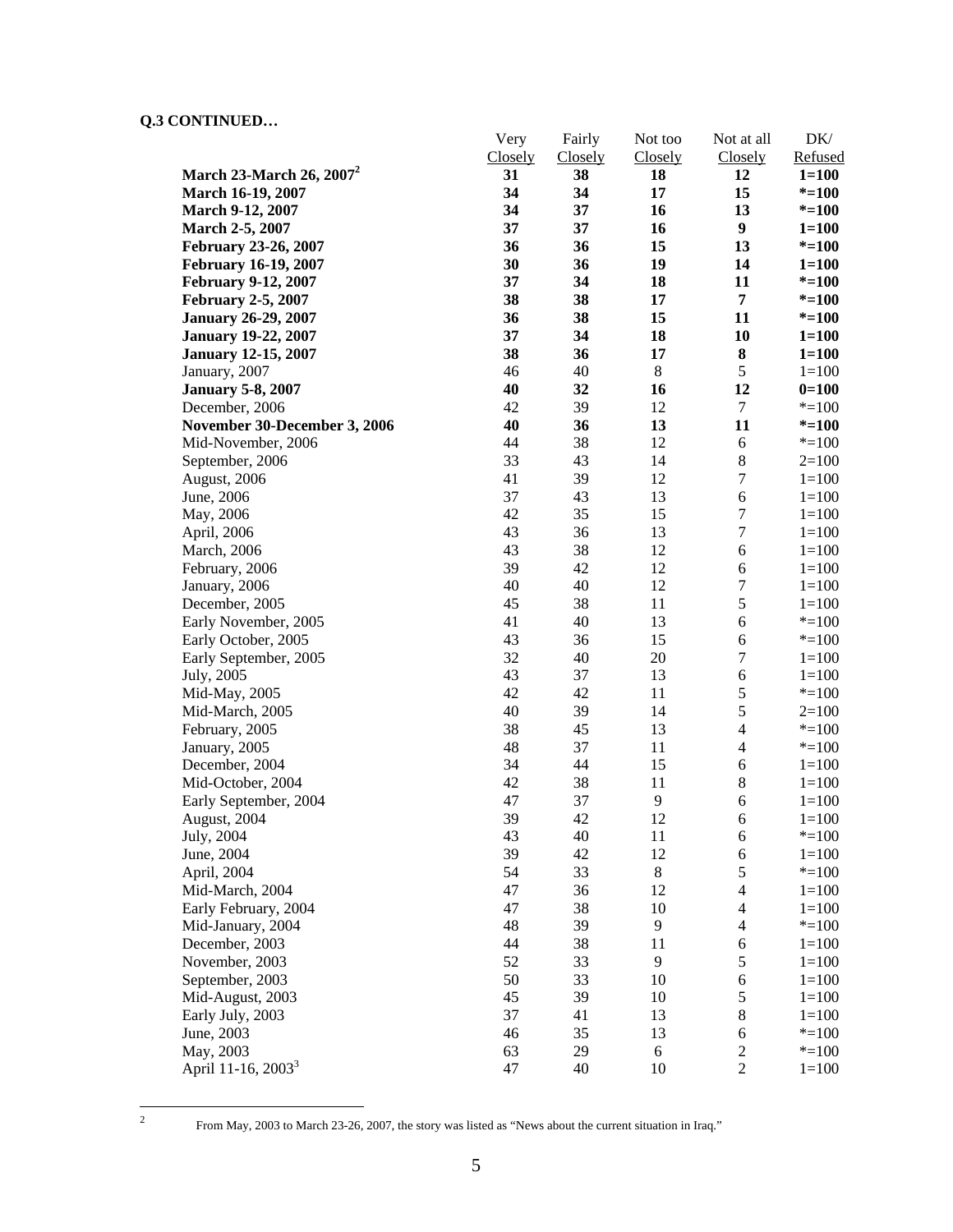| Closely<br>Closely<br>Closely<br>Closely<br>April 2-7, 2003<br>54<br>34<br>9<br>$1 = 100$<br>$\overline{2}$<br>57<br>$\overline{2}$<br>March 20-24, 2003<br>33<br>7<br>$1 = 100$<br>March 13-16, 2003 <sup>4</sup><br>62<br>27<br>$\sqrt{6}$<br>$\overline{4}$<br>$1 = 100$<br>$8\,$<br>February, 2003<br>62<br>25<br>$\overline{4}$<br>$1 = 100$<br>55<br>29<br>$\overline{4}$<br>January, 2003<br>10<br>$2=100$<br>51<br>December, 2002<br>32<br>6<br>10<br>$1 = 100$<br>53<br>33<br>$8\,$<br>$\sqrt{5}$<br>Late October, 2002<br>$1 = 100$<br>$\sqrt{5}$<br>Early October, 2002<br>60<br>28<br>6<br>$1 = 100$<br>Early September, 2002 <sup>5</sup><br>48<br>29<br>15<br>6<br>$2=100$<br>31<br>17<br>29<br>23<br>$* = 100$<br>The Earthquake in Los Angeles<br>$\mathbf{c}$ .<br><b>TREND FOR COMPARISON:</b><br>May 30-June 2, 2008: China<br>26<br>39<br>21<br>14<br>$* = 100$<br>23<br>24<br>42<br>11<br>$* = 100$<br>May 22-25, 2008: China<br>30<br>$* = 100$<br>May 16-19, 2008: China<br>41<br>17<br>12<br>October 2005: Pakistan<br>22<br>39<br>23<br>16<br>$* = 100$<br>January 2005: Earthquake and Tsunami in<br><b>Indian Ocean</b><br>58<br>$\boldsymbol{7}$<br>3<br>32<br>$* = 100$<br>31<br>19<br>January 2004: Iran<br>16<br>34<br>$* = 100$<br>33<br>31<br>February 2001: India<br>15<br>20<br>$1 = 100$<br>31<br>October 1999: Taiwan<br>17<br>36<br>16<br>$* = 100$<br>27<br>23<br>September 1999: Turkey<br>37<br>12<br>$1 = 100$<br>25<br>$\,8\,$<br>February 1995: Japan<br>47<br>20<br>$*=100$<br>5<br>January 1994: Southern California<br>63<br>31<br>$0=100$<br>1<br>28<br>July 1990: Iran<br>20<br>36<br>16<br>$* = 100$<br>November 1989: San Francisco<br>73<br>22<br>3<br>$\overline{2}$<br>$* = 100$<br>d.<br>News about the upcoming Olympic games in<br>Beijing, China<br>13<br>33<br>31<br>23<br>$* = 100$<br>July 25-28, 2008 <sup>6</sup><br>12<br>31<br>29<br>28<br>$* = 100$<br>5<br>18<br>31<br>45<br>April 4-7, 2008<br>$1 = 100$<br><b>TREND FOR COMPARISON:7</b><br>38<br>August, 2004: Athens Preparations<br>10<br>22<br>$1 = 100$<br>29<br>The federal indictment of Alaska Senator Ted<br>e.<br>$\boldsymbol{9}$<br>Stevens for making false statements<br>22<br>25<br>44<br>$* = 100$<br>f.<br>News about candidates for the 2008<br>30<br>19<br>9<br>presidential election<br>42<br>$* = 100$<br>July 25-28, 2008<br>30<br>21<br>15<br>34<br>$* = 100$<br>35<br>21<br>14<br>$* = 100$<br>July 18-21, 2008<br>30<br>34<br>22<br>15<br><b>July 11-14, 2008</b><br>28<br>$1 = 100$<br>July 3-7, 2008<br>25<br>35<br>23<br>17<br>$* = 100$<br>June 27-30, 2008<br>39<br>33<br>18<br>10<br>$* = 100$<br>June 20-23, 2008<br>22<br>28<br>38<br>12<br>$* = 100$<br>June 13-16, 2008<br>35<br>35<br>20<br>10<br>$* = 100$<br>38<br>June 6-9, 2008<br>35<br>17<br>10<br>$* = 100$<br>3 |  | Very | Fairly | Not too | Not at all | DK/     |
|----------------------------------------------------------------------------------------------------------------------------------------------------------------------------------------------------------------------------------------------------------------------------------------------------------------------------------------------------------------------------------------------------------------------------------------------------------------------------------------------------------------------------------------------------------------------------------------------------------------------------------------------------------------------------------------------------------------------------------------------------------------------------------------------------------------------------------------------------------------------------------------------------------------------------------------------------------------------------------------------------------------------------------------------------------------------------------------------------------------------------------------------------------------------------------------------------------------------------------------------------------------------------------------------------------------------------------------------------------------------------------------------------------------------------------------------------------------------------------------------------------------------------------------------------------------------------------------------------------------------------------------------------------------------------------------------------------------------------------------------------------------------------------------------------------------------------------------------------------------------------------------------------------------------------------------------------------------------------------------------------------------------------------------------------------------------------------------------------------------------------------------------------------------------------------------------------------------------------------------------------------------------------------------------------------------------------------------------------------------------------------------------------------------------------------------------------------------------------------------------------------------------------------------------------------------------------------------------------------------------------------------------------------------------------------------------------------------------------------------------------------------------------------------------------------------------------------|--|------|--------|---------|------------|---------|
|                                                                                                                                                                                                                                                                                                                                                                                                                                                                                                                                                                                                                                                                                                                                                                                                                                                                                                                                                                                                                                                                                                                                                                                                                                                                                                                                                                                                                                                                                                                                                                                                                                                                                                                                                                                                                                                                                                                                                                                                                                                                                                                                                                                                                                                                                                                                                                                                                                                                                                                                                                                                                                                                                                                                                                                                                                  |  |      |        |         |            | Refused |
|                                                                                                                                                                                                                                                                                                                                                                                                                                                                                                                                                                                                                                                                                                                                                                                                                                                                                                                                                                                                                                                                                                                                                                                                                                                                                                                                                                                                                                                                                                                                                                                                                                                                                                                                                                                                                                                                                                                                                                                                                                                                                                                                                                                                                                                                                                                                                                                                                                                                                                                                                                                                                                                                                                                                                                                                                                  |  |      |        |         |            |         |
|                                                                                                                                                                                                                                                                                                                                                                                                                                                                                                                                                                                                                                                                                                                                                                                                                                                                                                                                                                                                                                                                                                                                                                                                                                                                                                                                                                                                                                                                                                                                                                                                                                                                                                                                                                                                                                                                                                                                                                                                                                                                                                                                                                                                                                                                                                                                                                                                                                                                                                                                                                                                                                                                                                                                                                                                                                  |  |      |        |         |            |         |
|                                                                                                                                                                                                                                                                                                                                                                                                                                                                                                                                                                                                                                                                                                                                                                                                                                                                                                                                                                                                                                                                                                                                                                                                                                                                                                                                                                                                                                                                                                                                                                                                                                                                                                                                                                                                                                                                                                                                                                                                                                                                                                                                                                                                                                                                                                                                                                                                                                                                                                                                                                                                                                                                                                                                                                                                                                  |  |      |        |         |            |         |
|                                                                                                                                                                                                                                                                                                                                                                                                                                                                                                                                                                                                                                                                                                                                                                                                                                                                                                                                                                                                                                                                                                                                                                                                                                                                                                                                                                                                                                                                                                                                                                                                                                                                                                                                                                                                                                                                                                                                                                                                                                                                                                                                                                                                                                                                                                                                                                                                                                                                                                                                                                                                                                                                                                                                                                                                                                  |  |      |        |         |            |         |
|                                                                                                                                                                                                                                                                                                                                                                                                                                                                                                                                                                                                                                                                                                                                                                                                                                                                                                                                                                                                                                                                                                                                                                                                                                                                                                                                                                                                                                                                                                                                                                                                                                                                                                                                                                                                                                                                                                                                                                                                                                                                                                                                                                                                                                                                                                                                                                                                                                                                                                                                                                                                                                                                                                                                                                                                                                  |  |      |        |         |            |         |
|                                                                                                                                                                                                                                                                                                                                                                                                                                                                                                                                                                                                                                                                                                                                                                                                                                                                                                                                                                                                                                                                                                                                                                                                                                                                                                                                                                                                                                                                                                                                                                                                                                                                                                                                                                                                                                                                                                                                                                                                                                                                                                                                                                                                                                                                                                                                                                                                                                                                                                                                                                                                                                                                                                                                                                                                                                  |  |      |        |         |            |         |
|                                                                                                                                                                                                                                                                                                                                                                                                                                                                                                                                                                                                                                                                                                                                                                                                                                                                                                                                                                                                                                                                                                                                                                                                                                                                                                                                                                                                                                                                                                                                                                                                                                                                                                                                                                                                                                                                                                                                                                                                                                                                                                                                                                                                                                                                                                                                                                                                                                                                                                                                                                                                                                                                                                                                                                                                                                  |  |      |        |         |            |         |
|                                                                                                                                                                                                                                                                                                                                                                                                                                                                                                                                                                                                                                                                                                                                                                                                                                                                                                                                                                                                                                                                                                                                                                                                                                                                                                                                                                                                                                                                                                                                                                                                                                                                                                                                                                                                                                                                                                                                                                                                                                                                                                                                                                                                                                                                                                                                                                                                                                                                                                                                                                                                                                                                                                                                                                                                                                  |  |      |        |         |            |         |
|                                                                                                                                                                                                                                                                                                                                                                                                                                                                                                                                                                                                                                                                                                                                                                                                                                                                                                                                                                                                                                                                                                                                                                                                                                                                                                                                                                                                                                                                                                                                                                                                                                                                                                                                                                                                                                                                                                                                                                                                                                                                                                                                                                                                                                                                                                                                                                                                                                                                                                                                                                                                                                                                                                                                                                                                                                  |  |      |        |         |            |         |
|                                                                                                                                                                                                                                                                                                                                                                                                                                                                                                                                                                                                                                                                                                                                                                                                                                                                                                                                                                                                                                                                                                                                                                                                                                                                                                                                                                                                                                                                                                                                                                                                                                                                                                                                                                                                                                                                                                                                                                                                                                                                                                                                                                                                                                                                                                                                                                                                                                                                                                                                                                                                                                                                                                                                                                                                                                  |  |      |        |         |            |         |
|                                                                                                                                                                                                                                                                                                                                                                                                                                                                                                                                                                                                                                                                                                                                                                                                                                                                                                                                                                                                                                                                                                                                                                                                                                                                                                                                                                                                                                                                                                                                                                                                                                                                                                                                                                                                                                                                                                                                                                                                                                                                                                                                                                                                                                                                                                                                                                                                                                                                                                                                                                                                                                                                                                                                                                                                                                  |  |      |        |         |            |         |
|                                                                                                                                                                                                                                                                                                                                                                                                                                                                                                                                                                                                                                                                                                                                                                                                                                                                                                                                                                                                                                                                                                                                                                                                                                                                                                                                                                                                                                                                                                                                                                                                                                                                                                                                                                                                                                                                                                                                                                                                                                                                                                                                                                                                                                                                                                                                                                                                                                                                                                                                                                                                                                                                                                                                                                                                                                  |  |      |        |         |            |         |
|                                                                                                                                                                                                                                                                                                                                                                                                                                                                                                                                                                                                                                                                                                                                                                                                                                                                                                                                                                                                                                                                                                                                                                                                                                                                                                                                                                                                                                                                                                                                                                                                                                                                                                                                                                                                                                                                                                                                                                                                                                                                                                                                                                                                                                                                                                                                                                                                                                                                                                                                                                                                                                                                                                                                                                                                                                  |  |      |        |         |            |         |
|                                                                                                                                                                                                                                                                                                                                                                                                                                                                                                                                                                                                                                                                                                                                                                                                                                                                                                                                                                                                                                                                                                                                                                                                                                                                                                                                                                                                                                                                                                                                                                                                                                                                                                                                                                                                                                                                                                                                                                                                                                                                                                                                                                                                                                                                                                                                                                                                                                                                                                                                                                                                                                                                                                                                                                                                                                  |  |      |        |         |            |         |
|                                                                                                                                                                                                                                                                                                                                                                                                                                                                                                                                                                                                                                                                                                                                                                                                                                                                                                                                                                                                                                                                                                                                                                                                                                                                                                                                                                                                                                                                                                                                                                                                                                                                                                                                                                                                                                                                                                                                                                                                                                                                                                                                                                                                                                                                                                                                                                                                                                                                                                                                                                                                                                                                                                                                                                                                                                  |  |      |        |         |            |         |
|                                                                                                                                                                                                                                                                                                                                                                                                                                                                                                                                                                                                                                                                                                                                                                                                                                                                                                                                                                                                                                                                                                                                                                                                                                                                                                                                                                                                                                                                                                                                                                                                                                                                                                                                                                                                                                                                                                                                                                                                                                                                                                                                                                                                                                                                                                                                                                                                                                                                                                                                                                                                                                                                                                                                                                                                                                  |  |      |        |         |            |         |
|                                                                                                                                                                                                                                                                                                                                                                                                                                                                                                                                                                                                                                                                                                                                                                                                                                                                                                                                                                                                                                                                                                                                                                                                                                                                                                                                                                                                                                                                                                                                                                                                                                                                                                                                                                                                                                                                                                                                                                                                                                                                                                                                                                                                                                                                                                                                                                                                                                                                                                                                                                                                                                                                                                                                                                                                                                  |  |      |        |         |            |         |
|                                                                                                                                                                                                                                                                                                                                                                                                                                                                                                                                                                                                                                                                                                                                                                                                                                                                                                                                                                                                                                                                                                                                                                                                                                                                                                                                                                                                                                                                                                                                                                                                                                                                                                                                                                                                                                                                                                                                                                                                                                                                                                                                                                                                                                                                                                                                                                                                                                                                                                                                                                                                                                                                                                                                                                                                                                  |  |      |        |         |            |         |
|                                                                                                                                                                                                                                                                                                                                                                                                                                                                                                                                                                                                                                                                                                                                                                                                                                                                                                                                                                                                                                                                                                                                                                                                                                                                                                                                                                                                                                                                                                                                                                                                                                                                                                                                                                                                                                                                                                                                                                                                                                                                                                                                                                                                                                                                                                                                                                                                                                                                                                                                                                                                                                                                                                                                                                                                                                  |  |      |        |         |            |         |
|                                                                                                                                                                                                                                                                                                                                                                                                                                                                                                                                                                                                                                                                                                                                                                                                                                                                                                                                                                                                                                                                                                                                                                                                                                                                                                                                                                                                                                                                                                                                                                                                                                                                                                                                                                                                                                                                                                                                                                                                                                                                                                                                                                                                                                                                                                                                                                                                                                                                                                                                                                                                                                                                                                                                                                                                                                  |  |      |        |         |            |         |
|                                                                                                                                                                                                                                                                                                                                                                                                                                                                                                                                                                                                                                                                                                                                                                                                                                                                                                                                                                                                                                                                                                                                                                                                                                                                                                                                                                                                                                                                                                                                                                                                                                                                                                                                                                                                                                                                                                                                                                                                                                                                                                                                                                                                                                                                                                                                                                                                                                                                                                                                                                                                                                                                                                                                                                                                                                  |  |      |        |         |            |         |
|                                                                                                                                                                                                                                                                                                                                                                                                                                                                                                                                                                                                                                                                                                                                                                                                                                                                                                                                                                                                                                                                                                                                                                                                                                                                                                                                                                                                                                                                                                                                                                                                                                                                                                                                                                                                                                                                                                                                                                                                                                                                                                                                                                                                                                                                                                                                                                                                                                                                                                                                                                                                                                                                                                                                                                                                                                  |  |      |        |         |            |         |
|                                                                                                                                                                                                                                                                                                                                                                                                                                                                                                                                                                                                                                                                                                                                                                                                                                                                                                                                                                                                                                                                                                                                                                                                                                                                                                                                                                                                                                                                                                                                                                                                                                                                                                                                                                                                                                                                                                                                                                                                                                                                                                                                                                                                                                                                                                                                                                                                                                                                                                                                                                                                                                                                                                                                                                                                                                  |  |      |        |         |            |         |
|                                                                                                                                                                                                                                                                                                                                                                                                                                                                                                                                                                                                                                                                                                                                                                                                                                                                                                                                                                                                                                                                                                                                                                                                                                                                                                                                                                                                                                                                                                                                                                                                                                                                                                                                                                                                                                                                                                                                                                                                                                                                                                                                                                                                                                                                                                                                                                                                                                                                                                                                                                                                                                                                                                                                                                                                                                  |  |      |        |         |            |         |
|                                                                                                                                                                                                                                                                                                                                                                                                                                                                                                                                                                                                                                                                                                                                                                                                                                                                                                                                                                                                                                                                                                                                                                                                                                                                                                                                                                                                                                                                                                                                                                                                                                                                                                                                                                                                                                                                                                                                                                                                                                                                                                                                                                                                                                                                                                                                                                                                                                                                                                                                                                                                                                                                                                                                                                                                                                  |  |      |        |         |            |         |
|                                                                                                                                                                                                                                                                                                                                                                                                                                                                                                                                                                                                                                                                                                                                                                                                                                                                                                                                                                                                                                                                                                                                                                                                                                                                                                                                                                                                                                                                                                                                                                                                                                                                                                                                                                                                                                                                                                                                                                                                                                                                                                                                                                                                                                                                                                                                                                                                                                                                                                                                                                                                                                                                                                                                                                                                                                  |  |      |        |         |            |         |
|                                                                                                                                                                                                                                                                                                                                                                                                                                                                                                                                                                                                                                                                                                                                                                                                                                                                                                                                                                                                                                                                                                                                                                                                                                                                                                                                                                                                                                                                                                                                                                                                                                                                                                                                                                                                                                                                                                                                                                                                                                                                                                                                                                                                                                                                                                                                                                                                                                                                                                                                                                                                                                                                                                                                                                                                                                  |  |      |        |         |            |         |
|                                                                                                                                                                                                                                                                                                                                                                                                                                                                                                                                                                                                                                                                                                                                                                                                                                                                                                                                                                                                                                                                                                                                                                                                                                                                                                                                                                                                                                                                                                                                                                                                                                                                                                                                                                                                                                                                                                                                                                                                                                                                                                                                                                                                                                                                                                                                                                                                                                                                                                                                                                                                                                                                                                                                                                                                                                  |  |      |        |         |            |         |
|                                                                                                                                                                                                                                                                                                                                                                                                                                                                                                                                                                                                                                                                                                                                                                                                                                                                                                                                                                                                                                                                                                                                                                                                                                                                                                                                                                                                                                                                                                                                                                                                                                                                                                                                                                                                                                                                                                                                                                                                                                                                                                                                                                                                                                                                                                                                                                                                                                                                                                                                                                                                                                                                                                                                                                                                                                  |  |      |        |         |            |         |
|                                                                                                                                                                                                                                                                                                                                                                                                                                                                                                                                                                                                                                                                                                                                                                                                                                                                                                                                                                                                                                                                                                                                                                                                                                                                                                                                                                                                                                                                                                                                                                                                                                                                                                                                                                                                                                                                                                                                                                                                                                                                                                                                                                                                                                                                                                                                                                                                                                                                                                                                                                                                                                                                                                                                                                                                                                  |  |      |        |         |            |         |
|                                                                                                                                                                                                                                                                                                                                                                                                                                                                                                                                                                                                                                                                                                                                                                                                                                                                                                                                                                                                                                                                                                                                                                                                                                                                                                                                                                                                                                                                                                                                                                                                                                                                                                                                                                                                                                                                                                                                                                                                                                                                                                                                                                                                                                                                                                                                                                                                                                                                                                                                                                                                                                                                                                                                                                                                                                  |  |      |        |         |            |         |
|                                                                                                                                                                                                                                                                                                                                                                                                                                                                                                                                                                                                                                                                                                                                                                                                                                                                                                                                                                                                                                                                                                                                                                                                                                                                                                                                                                                                                                                                                                                                                                                                                                                                                                                                                                                                                                                                                                                                                                                                                                                                                                                                                                                                                                                                                                                                                                                                                                                                                                                                                                                                                                                                                                                                                                                                                                  |  |      |        |         |            |         |
|                                                                                                                                                                                                                                                                                                                                                                                                                                                                                                                                                                                                                                                                                                                                                                                                                                                                                                                                                                                                                                                                                                                                                                                                                                                                                                                                                                                                                                                                                                                                                                                                                                                                                                                                                                                                                                                                                                                                                                                                                                                                                                                                                                                                                                                                                                                                                                                                                                                                                                                                                                                                                                                                                                                                                                                                                                  |  |      |        |         |            |         |
|                                                                                                                                                                                                                                                                                                                                                                                                                                                                                                                                                                                                                                                                                                                                                                                                                                                                                                                                                                                                                                                                                                                                                                                                                                                                                                                                                                                                                                                                                                                                                                                                                                                                                                                                                                                                                                                                                                                                                                                                                                                                                                                                                                                                                                                                                                                                                                                                                                                                                                                                                                                                                                                                                                                                                                                                                                  |  |      |        |         |            |         |
|                                                                                                                                                                                                                                                                                                                                                                                                                                                                                                                                                                                                                                                                                                                                                                                                                                                                                                                                                                                                                                                                                                                                                                                                                                                                                                                                                                                                                                                                                                                                                                                                                                                                                                                                                                                                                                                                                                                                                                                                                                                                                                                                                                                                                                                                                                                                                                                                                                                                                                                                                                                                                                                                                                                                                                                                                                  |  |      |        |         |            |         |
|                                                                                                                                                                                                                                                                                                                                                                                                                                                                                                                                                                                                                                                                                                                                                                                                                                                                                                                                                                                                                                                                                                                                                                                                                                                                                                                                                                                                                                                                                                                                                                                                                                                                                                                                                                                                                                                                                                                                                                                                                                                                                                                                                                                                                                                                                                                                                                                                                                                                                                                                                                                                                                                                                                                                                                                                                                  |  |      |        |         |            |         |
|                                                                                                                                                                                                                                                                                                                                                                                                                                                                                                                                                                                                                                                                                                                                                                                                                                                                                                                                                                                                                                                                                                                                                                                                                                                                                                                                                                                                                                                                                                                                                                                                                                                                                                                                                                                                                                                                                                                                                                                                                                                                                                                                                                                                                                                                                                                                                                                                                                                                                                                                                                                                                                                                                                                                                                                                                                  |  |      |        |         |            |         |
|                                                                                                                                                                                                                                                                                                                                                                                                                                                                                                                                                                                                                                                                                                                                                                                                                                                                                                                                                                                                                                                                                                                                                                                                                                                                                                                                                                                                                                                                                                                                                                                                                                                                                                                                                                                                                                                                                                                                                                                                                                                                                                                                                                                                                                                                                                                                                                                                                                                                                                                                                                                                                                                                                                                                                                                                                                  |  |      |        |         |            |         |
|                                                                                                                                                                                                                                                                                                                                                                                                                                                                                                                                                                                                                                                                                                                                                                                                                                                                                                                                                                                                                                                                                                                                                                                                                                                                                                                                                                                                                                                                                                                                                                                                                                                                                                                                                                                                                                                                                                                                                                                                                                                                                                                                                                                                                                                                                                                                                                                                                                                                                                                                                                                                                                                                                                                                                                                                                                  |  |      |        |         |            |         |
|                                                                                                                                                                                                                                                                                                                                                                                                                                                                                                                                                                                                                                                                                                                                                                                                                                                                                                                                                                                                                                                                                                                                                                                                                                                                                                                                                                                                                                                                                                                                                                                                                                                                                                                                                                                                                                                                                                                                                                                                                                                                                                                                                                                                                                                                                                                                                                                                                                                                                                                                                                                                                                                                                                                                                                                                                                  |  |      |        |         |            |         |
|                                                                                                                                                                                                                                                                                                                                                                                                                                                                                                                                                                                                                                                                                                                                                                                                                                                                                                                                                                                                                                                                                                                                                                                                                                                                                                                                                                                                                                                                                                                                                                                                                                                                                                                                                                                                                                                                                                                                                                                                                                                                                                                                                                                                                                                                                                                                                                                                                                                                                                                                                                                                                                                                                                                                                                                                                                  |  |      |        |         |            |         |
|                                                                                                                                                                                                                                                                                                                                                                                                                                                                                                                                                                                                                                                                                                                                                                                                                                                                                                                                                                                                                                                                                                                                                                                                                                                                                                                                                                                                                                                                                                                                                                                                                                                                                                                                                                                                                                                                                                                                                                                                                                                                                                                                                                                                                                                                                                                                                                                                                                                                                                                                                                                                                                                                                                                                                                                                                                  |  |      |        |         |            |         |
|                                                                                                                                                                                                                                                                                                                                                                                                                                                                                                                                                                                                                                                                                                                                                                                                                                                                                                                                                                                                                                                                                                                                                                                                                                                                                                                                                                                                                                                                                                                                                                                                                                                                                                                                                                                                                                                                                                                                                                                                                                                                                                                                                                                                                                                                                                                                                                                                                                                                                                                                                                                                                                                                                                                                                                                                                                  |  |      |        |         |            |         |
|                                                                                                                                                                                                                                                                                                                                                                                                                                                                                                                                                                                                                                                                                                                                                                                                                                                                                                                                                                                                                                                                                                                                                                                                                                                                                                                                                                                                                                                                                                                                                                                                                                                                                                                                                                                                                                                                                                                                                                                                                                                                                                                                                                                                                                                                                                                                                                                                                                                                                                                                                                                                                                                                                                                                                                                                                                  |  |      |        |         |            |         |
|                                                                                                                                                                                                                                                                                                                                                                                                                                                                                                                                                                                                                                                                                                                                                                                                                                                                                                                                                                                                                                                                                                                                                                                                                                                                                                                                                                                                                                                                                                                                                                                                                                                                                                                                                                                                                                                                                                                                                                                                                                                                                                                                                                                                                                                                                                                                                                                                                                                                                                                                                                                                                                                                                                                                                                                                                                  |  |      |        |         |            |         |
|                                                                                                                                                                                                                                                                                                                                                                                                                                                                                                                                                                                                                                                                                                                                                                                                                                                                                                                                                                                                                                                                                                                                                                                                                                                                                                                                                                                                                                                                                                                                                                                                                                                                                                                                                                                                                                                                                                                                                                                                                                                                                                                                                                                                                                                                                                                                                                                                                                                                                                                                                                                                                                                                                                                                                                                                                                  |  |      |        |         |            |         |
|                                                                                                                                                                                                                                                                                                                                                                                                                                                                                                                                                                                                                                                                                                                                                                                                                                                                                                                                                                                                                                                                                                                                                                                                                                                                                                                                                                                                                                                                                                                                                                                                                                                                                                                                                                                                                                                                                                                                                                                                                                                                                                                                                                                                                                                                                                                                                                                                                                                                                                                                                                                                                                                                                                                                                                                                                                  |  |      |        |         |            |         |
|                                                                                                                                                                                                                                                                                                                                                                                                                                                                                                                                                                                                                                                                                                                                                                                                                                                                                                                                                                                                                                                                                                                                                                                                                                                                                                                                                                                                                                                                                                                                                                                                                                                                                                                                                                                                                                                                                                                                                                                                                                                                                                                                                                                                                                                                                                                                                                                                                                                                                                                                                                                                                                                                                                                                                                                                                                  |  |      |        |         |            |         |
|                                                                                                                                                                                                                                                                                                                                                                                                                                                                                                                                                                                                                                                                                                                                                                                                                                                                                                                                                                                                                                                                                                                                                                                                                                                                                                                                                                                                                                                                                                                                                                                                                                                                                                                                                                                                                                                                                                                                                                                                                                                                                                                                                                                                                                                                                                                                                                                                                                                                                                                                                                                                                                                                                                                                                                                                                                  |  |      |        |         |            |         |

<sup>3</sup><br>From March 20-24, 2003 to April 11-16, 2003, the story was listed as "News about the war in Iraq."<br>From Early October 2003, to March 12, 16, 2003, the story was listed as "Debets sugge the possibility

 From Early October, 2002, to March 13-16, 2003, the story was listed as "Debate over the possibility that the U.S. will take military action in Iraq."<br>
<sup>5</sup><br>
<sup>5</sup>

In Early September, 2002, the story was listed as "Debate over the possibility that the U.S. will invade Iraq."<br><sup>6</sup> East like 25.28, 2008 the story was listed as "Naw about China as the Bailing Olympic Cames approach."

For July 25-28, 2008 the story was listed as "News about China as the Beijing Olympic Games approach."

August, 2004 asked about "Preparations for the summer Olympics in Athens, Greece."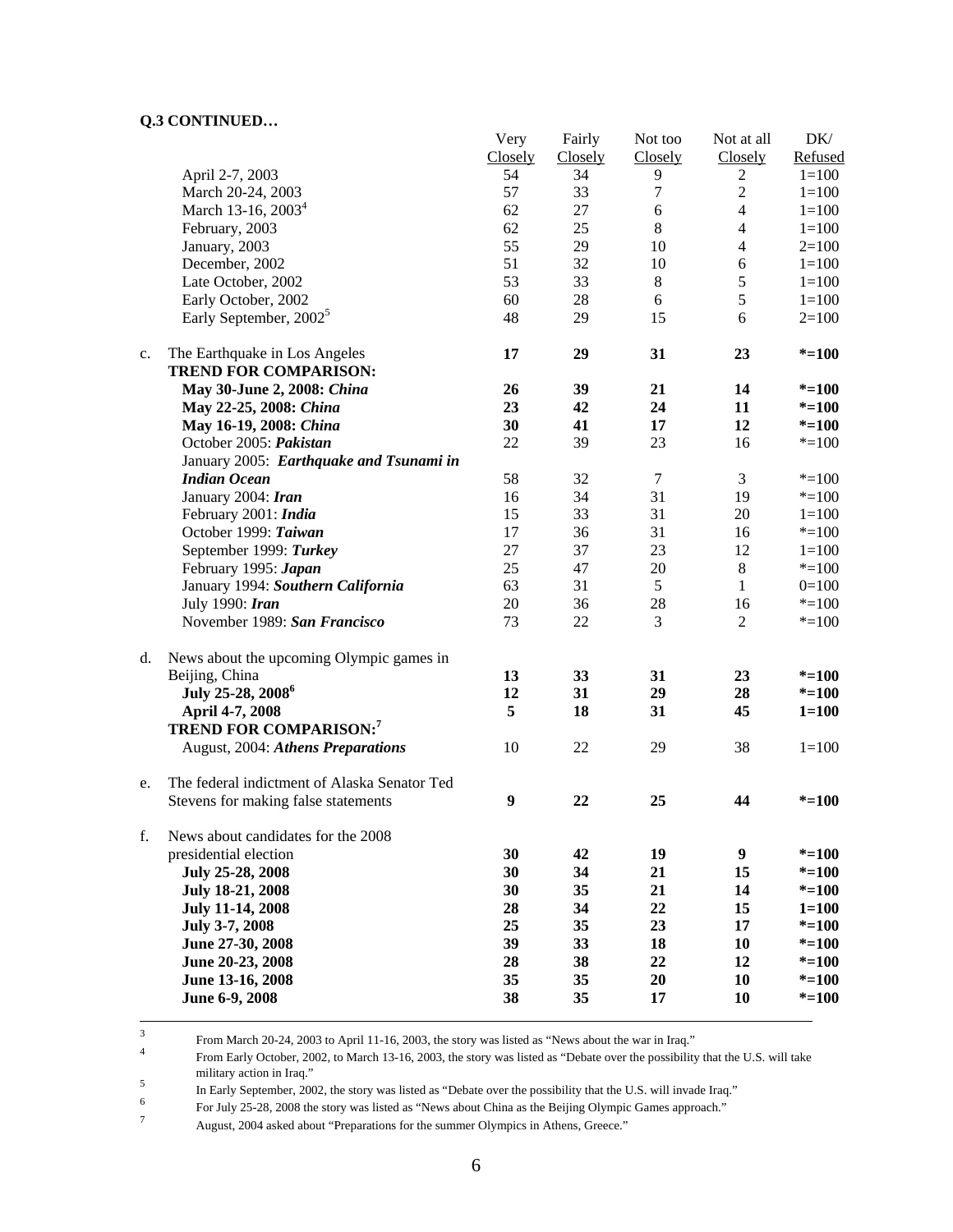|                                         | Very<br><b>Closely</b> | Fairly<br>Closely | Not too<br>Closely | Not at all<br><b>Closely</b> | DK/<br>Refused |
|-----------------------------------------|------------------------|-------------------|--------------------|------------------------------|----------------|
| May 30-June 2, 2008                     | 30                     | 35                | 21                 | 14                           | $* = 100$      |
| May 22-25, 2008                         | 32                     | 37                | 20                 | 11                           | $* = 100$      |
| May 16-19, 2008                         | 33                     | 37                | 19                 | 10                           | $1 = 100$      |
| May 9-12, 2008                          | 35                     | 36                | 18                 | 11                           | $* = 100$      |
| May 2-5, 2008                           | 27                     | 35                | 23                 | 14                           | $1 = 100$      |
| April 25-28, 2008                       | 34                     | 37                | 18                 | 11                           | $* = 100$      |
| April 18-21, 2008                       | 29                     | 41                | 19                 | 10                           | $1 = 100$      |
| April 11-14, 2008                       | 31                     | 37                | 22                 | 10                           | $* = 100$      |
| April 4-7, 2008                         | 33                     | 36                | 17                 | 14                           | $* = 100$      |
| <b>March 28-31, 2008</b>                | 31                     | 41                | 18                 | 10                           | $* = 100$      |
| March 20-24, 2008                       | 34                     | 37                | 18                 | 11                           | $* = 100$      |
| <b>March 14-17, 2008</b>                | 40                     | 37                | 16                 | 7                            | $* = 100$      |
| <b>March 7-10, 2008</b>                 | 39                     | 36                | 15                 | 9                            | $1 = 100$      |
| February 29-March 3, 2008               | 43                     | 34                | 14                 | 9                            | $* = 100$      |
| <b>February 22-25, 2008</b>             | 42                     | 37                | 13                 | 8                            | $* = 100$      |
|                                         | 44                     | 36                | 10                 | 10                           |                |
| <b>February 15-18, 2008</b>             | 39                     | 37                | 15                 | 9                            | $* = 100$      |
| <b>February 8-11, 2008</b>              |                        | 35                |                    | 12                           | $0=100$        |
| <b>February 1-4, 2008</b>               | 37                     |                   | 16                 |                              | $* = 100$      |
| <b>January 25-28, 2008</b>              | 36                     | 37<br>34          | 14                 | 12                           | $1 = 100$      |
| <b>January 18-21, 2008</b>              | 36                     |                   | 18                 | 12                           | $* = 100$      |
| <b>January 11-14, 2008</b> <sup>8</sup> | 32                     | 31                | 19                 | 17                           | $1 = 100$      |
| <b>January 4-7, 2008</b>                | 33                     | 36                | 19                 | 11                           | $1 = 100$      |
| December 14-17, 2007                    | 25                     | 34                | 22                 | 19                           | $* = 100$      |
| December 7-10, 2007                     | 24                     | 35                | 22                 | 19                           | $* = 100$      |
| November 30 - December 3, 2007          | 23                     | 35                | 23                 | 19                           | $* = 100$      |
| November 23-26, 2007                    | 20                     | 33                | 26                 | 20                           | $1 = 100$      |
| November 16-19, 2007                    | 26                     | 33                | 21                 | 19                           | $1 = 100$      |
| <b>November 9-12, 2007</b>              | 21                     | 33                | 25                 | 21                           | $* = 100$      |
| <b>November 2-5, 2007</b>               | 27                     | 30                | 21                 | 21                           | $1 = 100$      |
| October 26-29, 2007                     | 21                     | 34                | 26                 | 19                           | $* = 100$      |
| October 19-22, 2007                     | 23                     | 32                | 22                 | 23                           | $* = 100$      |
| October 12-15, 2007                     | 13                     | 31                | 26                 | 30                           | $* = 100$      |
| October 5-8, 2007                       | 22                     | 30                | 24                 | 24                           | $* = 100$      |
| September 28 – October 1, 2007          | 21                     | 34                | 25                 | 20                           | $* = 100$      |
| September 21-24, 2007                   | 24                     | 31                | 22                 | 23                           | $* = 100$      |
| September 14-17, 2007                   | 22                     | 31                | 24                 | 23                           | $* = 100$      |
| September 7-10, 2007                    | 18                     | 34                | 26                 | 22                           | $* = 100$      |
| <b>August 30-September 2, 2007</b>      | 19                     | 35                | 21                 | 25                           | $* = 100$      |
| August 24-27, 2007                      | 22                     | 28                | 24                 | 26                           | $* = 100$      |
| <b>August 17-20, 2007</b>               | 19                     | $27\,$            | 24                 | 30                           | $* = 100$      |
| <b>August 10-13, 2007</b>               | 23                     | 32                | 21                 | 24                           | $* = 100$      |
| <b>August 3-6, 2007</b>                 | 19                     | 31                | 25                 | 25                           | $* = 100$      |
| July 27-30, 2007                        | 19                     | 32                | 22                 | 26                           | $1 = 100$      |
| July 20-23, 2007                        | 16                     | 26                | 30                 | 27                           | $1 = 100$      |
| July 13-16, 2007                        | 17                     | 29                | 27                 | 27                           | $* = 100$      |
| July 6-9, 2007                          | 24                     | 29                | 24                 | 22                           | $1 = 100$      |
| June 29-July 2, 2007                    | 20                     | 32                | 25                 | 23                           | $* = 100$      |
| June 22-25, 2007                        | 18                     | 31                | 21                 | 30                           | $* = 100$      |
| June 15-18, 2007                        | 17                     | 32                | 26                 | 25                           | $* = 100$      |
| June 8-11, 2007                         | 19                     | 30                | 24                 | 26                           | $1 = 100$      |
| June 1-4, 2007                          | 16                     | 27                | 32                 | 24                           | $1 = 100$      |

8

January 11-14, 2008 asked about: "News about the New Hampshire primaries and the presidential campaign."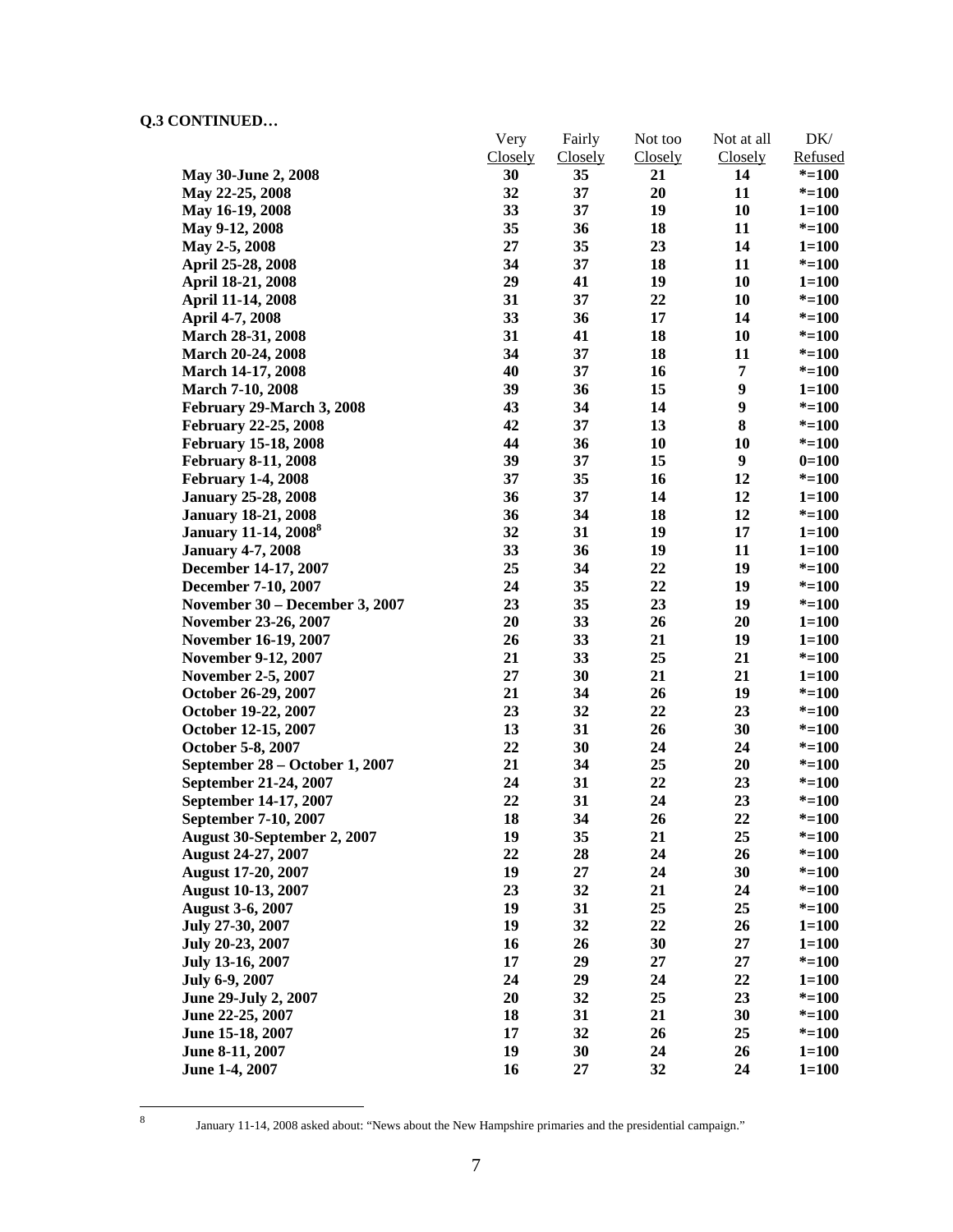|                                         | Very    | Fairly  | Not too | Not at all     | DK/       |
|-----------------------------------------|---------|---------|---------|----------------|-----------|
|                                         | Closely | Closely | Closely | Closely        | Refused   |
| May 24-27, 2007                         | 22      | 33      | 23      | 22             | $* = 100$ |
| May 18-21, 2007                         | 18      | 31      | 24      | 27             | $* = 100$ |
| May 11-14, 2007                         | 18      | 30      | 23      | 28             | $1 = 100$ |
| May 4-7, 2007                           | 23      | 34      | 21      | 21             | $1 = 100$ |
| April 27-30, 2007                       | 14      | 30      | 29      | 26             | $1 = 100$ |
| April 20-23, 2007                       | 18      | 28      | 27      | 27             | $* = 100$ |
| April 12-16, 2007                       | 18      | 28      | 27      | 27             | $* = 100$ |
| April 5-9, 2007                         | 25      | 30      | 26      | 19             | $* = 100$ |
| <b>March 30-April 2, 2007</b>           | 20      | 29      | 27      | 23             | $1 = 100$ |
| March 23-26, 2007                       | 20      | 32      | 22      | 26             | $* = 100$ |
| March 16-19, 2007                       | 15      | 28      | 29      | 27             | $1 = 100$ |
| March 9-12, 2007                        | 24      | 30      | 23      | 23             | $* = 100$ |
| March 2-5, 2007                         | 19      | 31      | 26      | 23             | $1 = 100$ |
| February 23-26, 2007                    | 22      | 33      | 24      | 21             | $* = 100$ |
| <b>February 16-19, 2007</b>             | 18      | 32      | 22      | 27             | $1 = 100$ |
| <b>February 9-12, 2007</b>              | 24      | 30      | 24      | 21             | $1 = 100$ |
| <b>February 2-5, 2007</b>               | 24      | 36      | 22      | 18             | $* = 100$ |
| <b>January 26-29, 2007</b>              | 24      | 33      | 23      | 20             | $* = 100$ |
| <b>January 19-22, 2007</b> <sup>9</sup> | 24      | 27      | 22      | 26             | $1 = 100$ |
| <b>2004 Presidential Election</b>       |         |         |         |                |           |
| November, 2004 $(RVs)$                  | 52      | 36      | $8\,$   | $\overline{4}$ | $* = 100$ |
| Mid-October, 2004                       | 46      | 30      | 12      | 11             | $1 = 100$ |
| August, 2004                            | 32      | 38      | 16      | 14             | $* = 100$ |
| July, 2004                              | 29      | 37      | 18      | 15             | $1 = 100$ |
| April, 2004                             | 31      | 33      | 19      | 16             | $1 = 100$ |
| Mid-March, 2004                         | 35      | 34      | 18      | 13             | $* = 100$ |
| Late February, 2004                     | 24      | 40      | 23      | 12             | $1 = 100$ |
| Early February, 2004 <sup>10</sup>      | 29      | 37      | $20\,$  | 13             | $1 = 100$ |
| Mid-January, 2004                       | 16      | 30      | 27      | 26             | $1 = 100$ |
| Early January, 2004                     | 14      | 32      | 30      | 23             | $1 = 100$ |
| December, 2003                          | 16      | 26      | 27      | 30             | $1 = 100$ |
| November, 2003                          | 11      | 26      | 34      | 28             | $1 = 100$ |
| October, 2003                           | 12      | $27\,$  | $28\,$  | 32             | $1 = 100$ |
| September, 2003                         | 17      | $25\,$  | 30      | 27             | $1 = 100$ |
| Mid-August, 2003                        | 12      | $27\,$  | 27      | 33             | $1 = 100$ |
| May, 2003                               | $\,8\,$ | 19      | 31      | 41             | $1 = 100$ |
| January, 2003                           | 14      | 28      | 29      | 28             | $1 = 100$ |
| <b>2000 Presidential Election</b>       |         |         |         |                |           |
| Early November, 2000 (RVs)              | 39      | 44      | 12      | $\mathfrak s$  | $* = 100$ |
| Mid-October, 2000 (RVs)                 | 40      | 37      | 15      | 8              | $* = 100$ |
| Early October, 2000 (RVs)               | 42      | 36      | 15      | 6              | $1 = 100$ |
| September, 2000                         | 22      | 42      | 21      | 15             | $* = 100$ |
| July, 2000                              | 21      | 38      | $20\,$  | 20             | $1 = 100$ |
|                                         |         |         |         |                |           |
| June, 2000                              | 23      | 32      | 23      | 21             | $1 = 100$ |

-<br>9

January 19-22, 2007 asked about: "Recent announcements by prominent Democrats about plans to run for president in

<sup>&</sup>lt;sup>10</sup> From May 2003 to Early February 2004 and in March 1992, the story was listed as "The race for the Democratic nomination." In January 2003, the story was listed as "Recent announcements by prominent Democrats about plans to run for president in 2004." In September 2000, Early September and July 1996, and May 1992, the question asked about "the presidential election campaign." In January, March and April 1996, the story was listed as "News about the Republican presidential candidates." In August 1992, the story was listed as "News about the presidential election." In July 1992, the story was listed as "News about the presidential campaign." In January 1992, the story was listed as "News about the Democratic candidates for the presidential nomination." In 1988, the story was introduced as being from "this past year" and was listed as "News about the presidential campaign in 1988."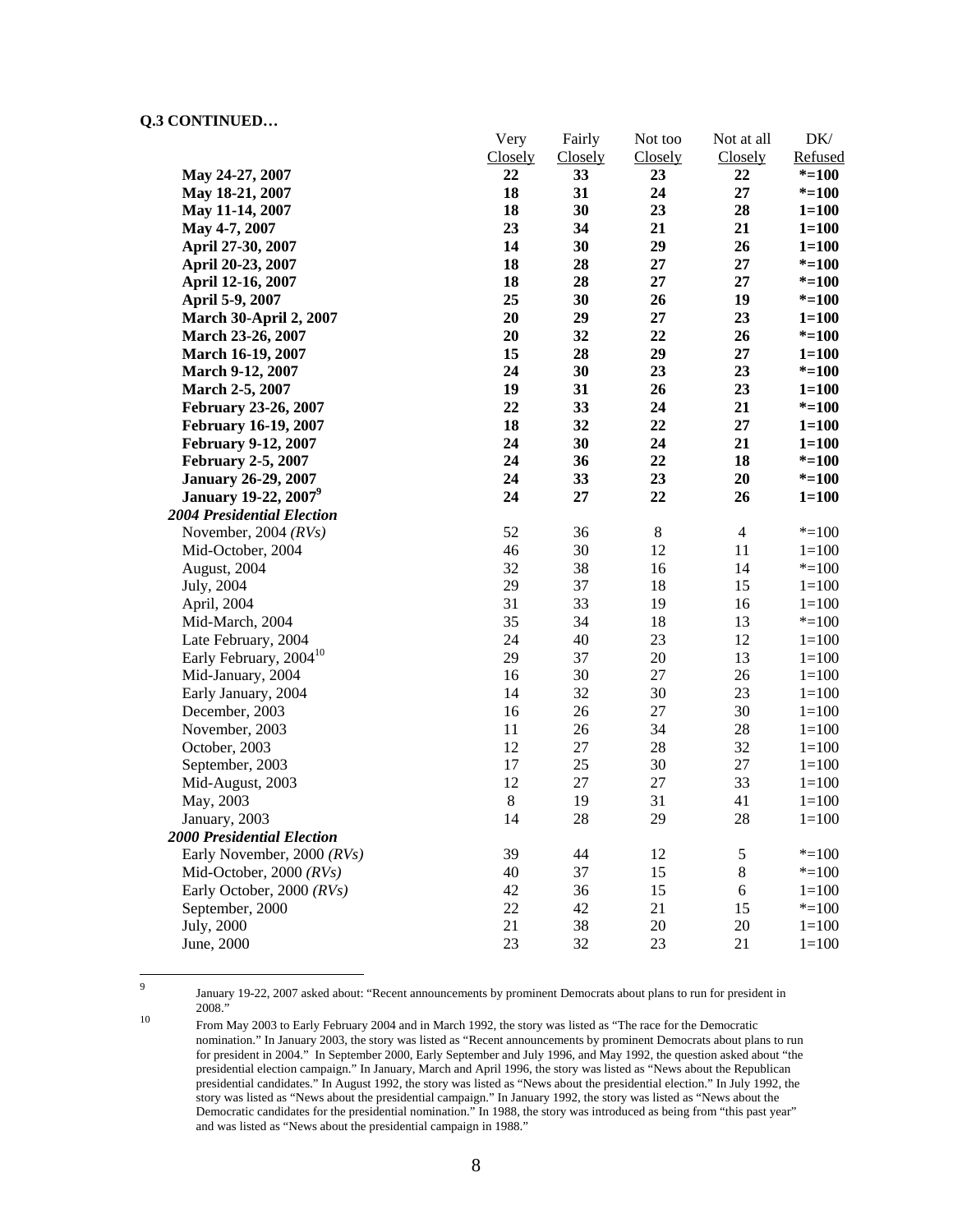|                                   | Very    | Fairly  | Not too    | Not at all     | DK/       |
|-----------------------------------|---------|---------|------------|----------------|-----------|
|                                   | Closely | Closely | Closely    | Closely        | Refused   |
| May, 2000                         | 18      | 33      | 26         | 23             | $* = 100$ |
| April, 2000                       | 18      | 39      | 22         | $20\,$         | $1 = 100$ |
| March, 2000                       | 26      | 41      | 19         | 13             | $1 = 100$ |
| February, 2000                    | 26      | 36      | 21         | 17             | $* = 100$ |
| January, 2000                     | 19      | 34      | 28         | 18             | $1 = 100$ |
| December, 1999                    | 16      | 36      | 24         | 23             | $1 = 100$ |
| October, 1999                     | 17      | 32      | 28         | 22             | $1 = 100$ |
| September, 1999                   | 15      | 31      | 33         | 20             | $1 = 100$ |
| July, 1999                        | 15      | 38      | 24         | 22             | $1 = 100$ |
| June, 1999                        | 11      | 25      | 29         | 34             | $1 = 100$ |
| <b>1996 Presidential Election</b> |         |         |            |                |           |
| November, 1996 $(RVs)$            | 34      | 45      | 15         | 6              | $* = 100$ |
| October, 1996                     | 31      | 39      | 18         | 12             | $* = 100$ |
| Early September, 1996             | 24      | 36      | 23         | 17             | $* = 100$ |
| July, 1996                        | 22      | 40      | 23         | 14             | $1 = 100$ |
| March, 1996                       | 26      | 41      | 20         | 13             | $* = 100$ |
| January, 1996                     | 10      | 34      | 31         | 24             | $1 = 100$ |
| September, 1995                   | 12      | 36      | 30         | 22             | $* = 100$ |
| August, 1995                      | 13      | 34      | 28         | 25             | $* = 100$ |
| June, 1995                        | 11      | 31      | 31         | 26             | $1 = 100$ |
| <b>1992 Presidential Election</b> |         |         |            |                |           |
| October, 1992 $(RVs)$             | 55      | 36      | $\sqrt{ }$ | $\sqrt{2}$     | $0=100$   |
| September, 1992 $(RVs)$           | 47      | 36      | 11         | $\sqrt{6}$     | $* = 100$ |
| August, 1992 (RVs)                | 36      | 51      | 11         | $\sqrt{2}$     | $0=100$   |
| July, 1992                        | 20      | 45      | 26         | 9              | $* = 100$ |
| May, 1992                         | 32      | 44      | 16         | $\,8\,$        | $* = 100$ |
| March, 1992                       | 35      | 40      | 16         | 9              | $* = 100$ |
| January, 1992                     | 11      | 25      | 36         | 27             | $1 = 100$ |
| December, 1991                    | 10      | 28      | 32         | 30             | $* = 100$ |
| October, 1991                     | 12      | 26      | 31         | 29             | $2=100$   |
| <b>1988 Presidential Election</b> |         |         |            |                |           |
| October, 1988 $(RVs)$             | 43      | 44      | 11         | $\overline{2}$ | $* = 100$ |
| August, 1988 (RVs)                | 39      | 45      | 13         | 3              | $* = 100$ |
| May, 1988                         | 22      | 46      | 23         | 6              | $3=100$   |
| November, 1987                    | 15      | 28      | 35         | 21             | $1 = 100$ |
| September, 1987                   | 14      | 34      | 37         | 14             | $1 = 100$ |

Q.4 Which ONE of the stories I just mentioned have you followed most closely, or is there another story you've been following MORE closely? [**DO NOT READ LIST. ACCEPT ONLY ONE RESPONSE.]** 

- 30 Reports about the condition of the U.S. economy<br>27 News about the candidates for the 2008 president
- News about the candidates for the 2008 presidential election
- 11 The current situation and events in Iraq
- 7 News about the upcoming Olympic Games in Beijing, China<br>7 The earthquake in Los Angeles
- The earthquake in Los Angeles
- 2 The federal indictment of Alaska Senator Ted Stevens for making false statements
- 7 Some other story **(SPECIFY)**<br>9 Don't know/Refused
- Don't know/Refused

100